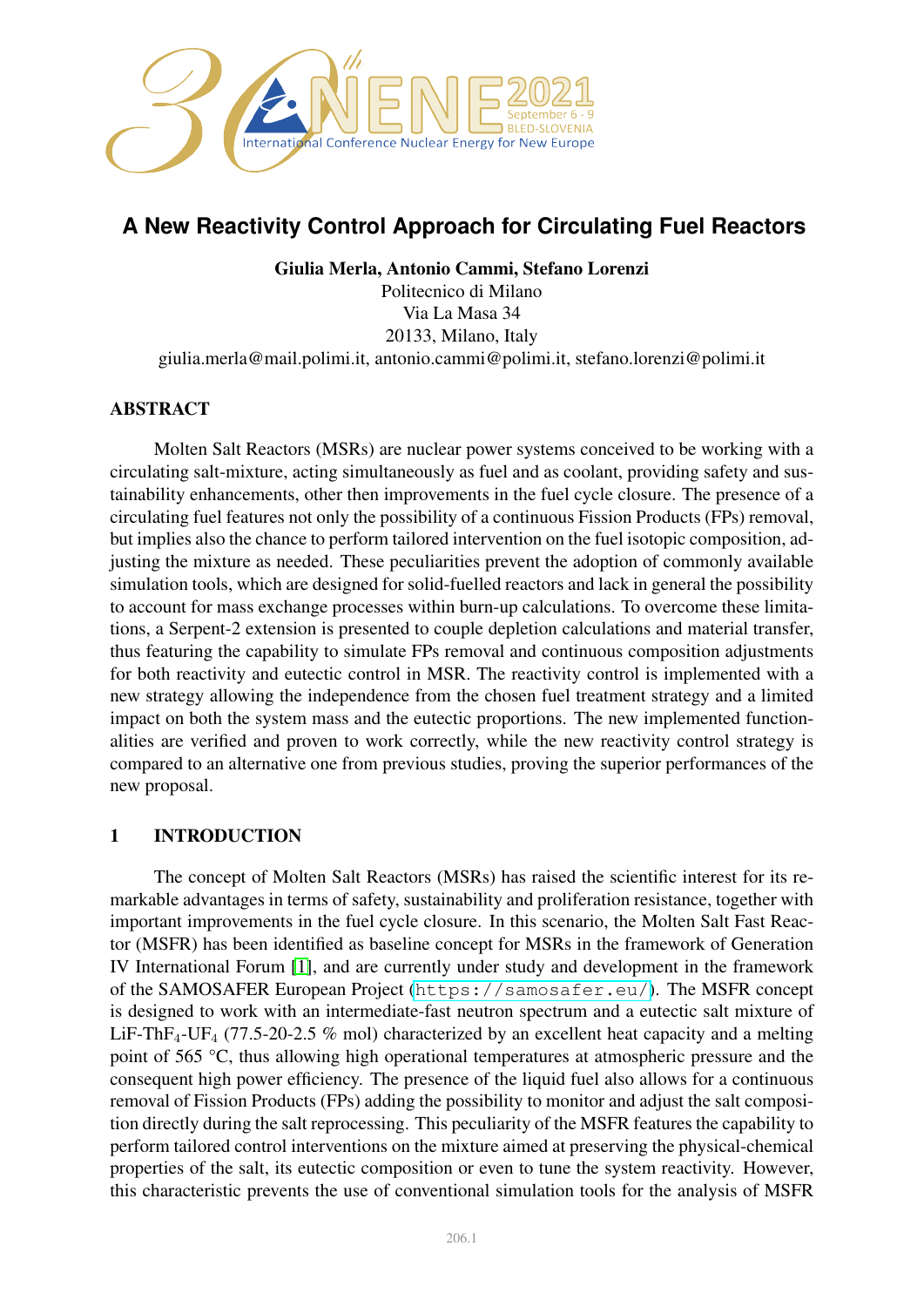and calls for the development of an advanced code capable to coupling burnup calculations and material exchange processes also in a framework of continuous control interventions. An extension for the SERPENT-2 code is therefore presented in this work to feature the capability to control eutectic and reactivity via composition adjustment, thus stepping forward in the MSFR modelling.

## 2 SERPENT-2 CODE EXTENSION

The MSFR technology offers the possibility to feature a continuous fuel reprocessing not only as an effective method to clean the salt and tune its physico-chemical properties, but also allowing to control eutectic composition - in terms of heavy metals or actinides fraction and long term reactivity oscillations by simply adjusting the fissile/fertile ratio in the stream. The presence of a continuous control intervention in a context of burn-up calculations prevents, from a modelling point of view, the use of conventional simulation tools which, being mainly developed for solid-fueled reactors, do not account in general for a continuous adjustment in the isotopic composition. Therefore, with the objective to accurately model the MSFR characteristic reprocessing, a new reactivity control approach for MSR and its relative implementation in the SERPENT-2 code is proposed. In particular, the tuning of reactor composition at its chemical level features, other than reactivity control itself, also the capability to impose and keep constant the eutectic proportions in the fuel. Making use of past contributions on this subject [\[2\]](#page-7-1), the approach is therefore implemented thanks to an optimized eutectic control procedure and a new reactivity control scheme, whose performances are then tested and verified to prove the new algorithm capabilities.

# 2.1 MSFR Reprocessing

During reactor operation, the accumulation of fission products can strongly impact on neutronics, corrosion and thermal properties of the salt. In the MSFR, a selective extraction of these elements is foreseen mainly through two mechanisms, namely an on-line gas bubbling and an on-site batch reprocessing. The former consists in contacting the fuel mixture with an inert gas, typically helium, both for the removal of non-soluble fission products via dilution in the carrier gas, and the partial extraction of metallic particles through capillarity sticking to the bubbles [\[3\]](#page-7-2). The process results in a fast characteristic removal time of about 30 s which, however, diversifies depending on the specific extraction efficiency for each element. The onsite reprocessing instead, consists in a chemical treatment of the fuel, focused on the removal of soluble fission products, with a maximum rate of 40 l/d of salt reprocessed. The fuel is extracted, during the reactor operation, from the expansion tank and the salt is reprocessed offline through the Fuel Treatment Unit (FTU) to control the physico-chemical properties of the mixture, to maintain constant the salt eutectic composition, and consequently its melting point, to separate FP and actinides, to eventually modify the fertile/fissile ratio, in order to handle long-term reactivity swings in the reactor. This fuel treatment process exhibits a cycle time of 450 days for the fuel, based on the maximum daily reprocessing rate and a total salt volume respectively of  $18 \text{ m}^3$ .

## 2.2 Eutectic Control

In order to feature the capability to simulate the peculiar reprocessing scheme of a circulating fuel reactor such as the MSFR, both standard code functionalities and new extensions are exploited. The FPs removal featured by both the Fuel Treatment Unit (FTU) and the Gas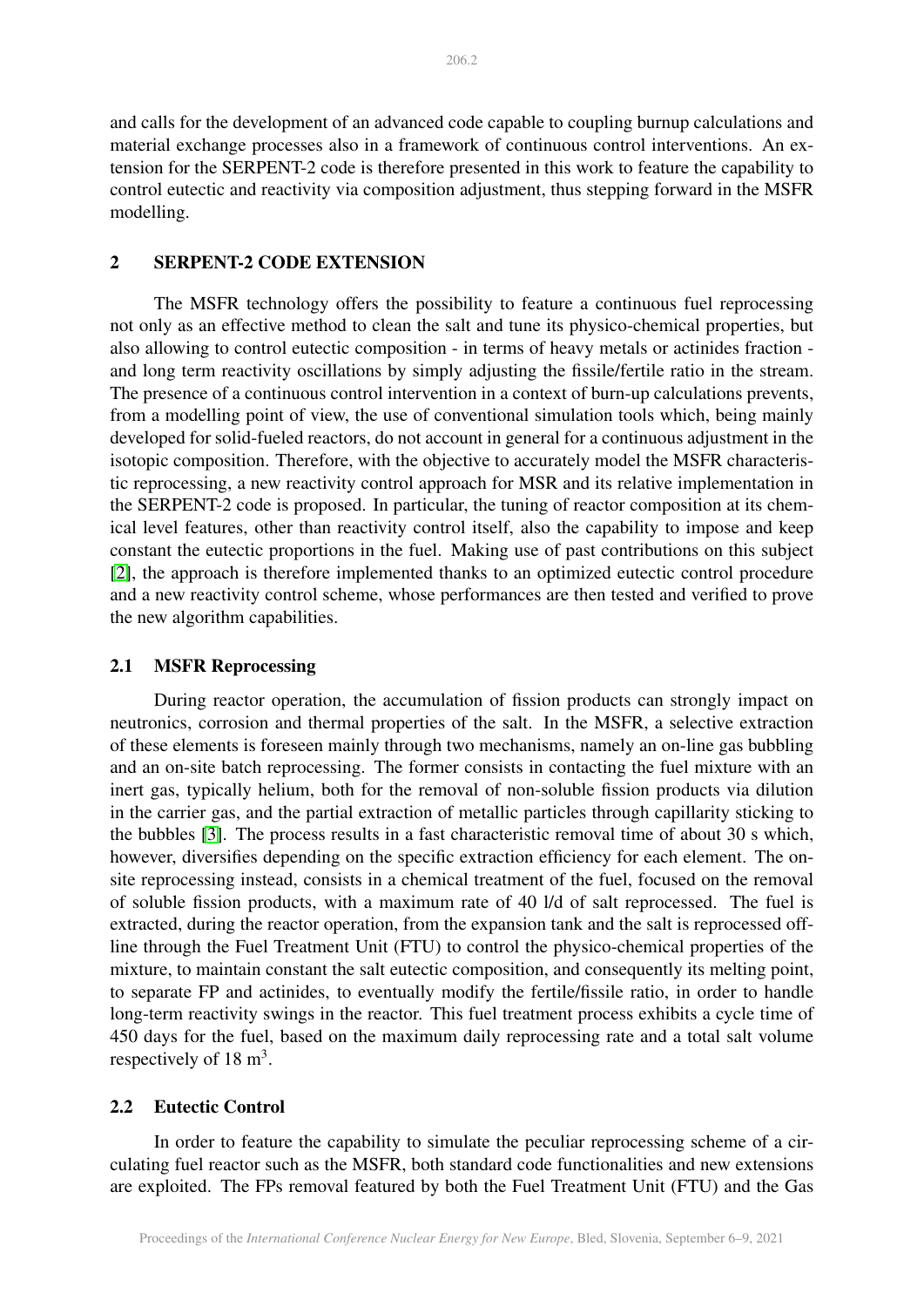<span id="page-2-0"></span>Bubbling (GB) system is modeled through standard code capabilities as added decay terms in the Bateman equations, provided the proper decay constant  $\lambda_{repro,i}$ , as follows:

$$
\frac{dN_i}{dt} = \sum_j N_j \phi \cdot \sigma_{j \to i} - \sum_j N_i \phi \cdot \sigma_{i \to j} + \sum_j N_j \lambda_j b_{j \to i} - N_i (\lambda_i + \lambda_{repro,i}) \tag{1}
$$

where  $\phi$  is the neutron flux,  $N_i$  is the atomic density of nuclide *i*,  $\lambda_i$  and  $\sigma_{j\to i}$  are respectively the decay constant of nuclide *i* and the one-group transmutation cross section from nuclide *j* to nuclide *i*; similarly,  $b_{i\rightarrow i}$  expresses the branching ration of nuclide *j* to nuclide *i*. The specific reprocessing rate  $\lambda_{repro,i}$  is defined as the product between the nuclide transfer coefficient, expressing the treatment efficiency on the species, and the characteristic rate of the treatment, related to the selected reprocessing strategy.

On the other hand, one of the main tasks of the on-site batch reprocessing (FTU) is to ensure the maintenance of the eutectic composition in the fuel mixture during the reactor operation. Therefore, a possible strategy to implement the eutectic control function of the FTU is to keep constant the Heavy Metal (HM) molar proportion and taking as Light Fraction (LF) all elements with  $Z < 89$ . The proposed control intervention is designed to replace the HM fissioned fraction with a  $Th^{232}F_4$  feed, while reprocessed FPs are replaced by LiF. From a modelling point of view, this is translated in an intervention on off-diagonal terms in the burn-up matrix, modeled by adding a non proportional term in the right hand side (RHS) of Eq. [\(1\)](#page-2-0) to express the injection of feed material proportional the fissioned heavy metals (Eq. [2\)](#page-2-1):

$$
\sum_{k=HM} N_k \phi \cdot \sigma_{k,f} \tag{2}
$$

<span id="page-2-1"></span>The equation for the feed nuclide  $h$  becomes:

$$
\frac{dN_h}{dt} = \sum_i (\phi \cdot \sigma_{i \to h} + \lambda_{i \to h}) N_i - \sum_i (\lambda_{h \to i} + \phi \cdot \sigma_{h \to i}) N_h - \phi \cdot \sigma_{h,f} N_h + \sum_{k=HM} \phi \cdot \sigma_{k,f} N_k
$$
 (3)

Additionally, as fission products are reprocessed, lithium is progressively added to the mixture and, conversely, when FPs are produced, lithium is removed, in the mindset to maintain constant the eutectic composition of the salt. The resulting equation for the lithium density is:

$$
\frac{dN_{Li}}{dt} = \sum_{j} (\phi \sigma_{j \to Li} + \lambda_j b_{j \to Li}) N_j - \sum_{j} \phi \sigma_{Li \to j} N_{Li} \n- \lambda_{repro, Li} N_{Li} + \sum_{l = FP} \lambda_{repro,l} N_l - \sum_{k = HM} N_k \phi \sigma_{k,f} \cdot \sum_{l = FP} Y_{k \to l}
$$
(4)

where  $Y_{k\rightarrow l}$  is the yield of the product l from a fission of the heavy metal k and its sum, extended over all FPs, is usually approximated as 2. The resulting summatory extended over HM expresses the lithium removal in correspondence of FPs production, whereas the term  $\sum_{l=FP} \lambda_{repro,l} N_l$  corresponds to the lithium replacement of the reprocessed fission products. In this work, a fluorine consumption rate of zero is imposed in order to limit the regulation effect to Li and Th feeds. Finally, the proposed eutectic control is implemented within the burn-up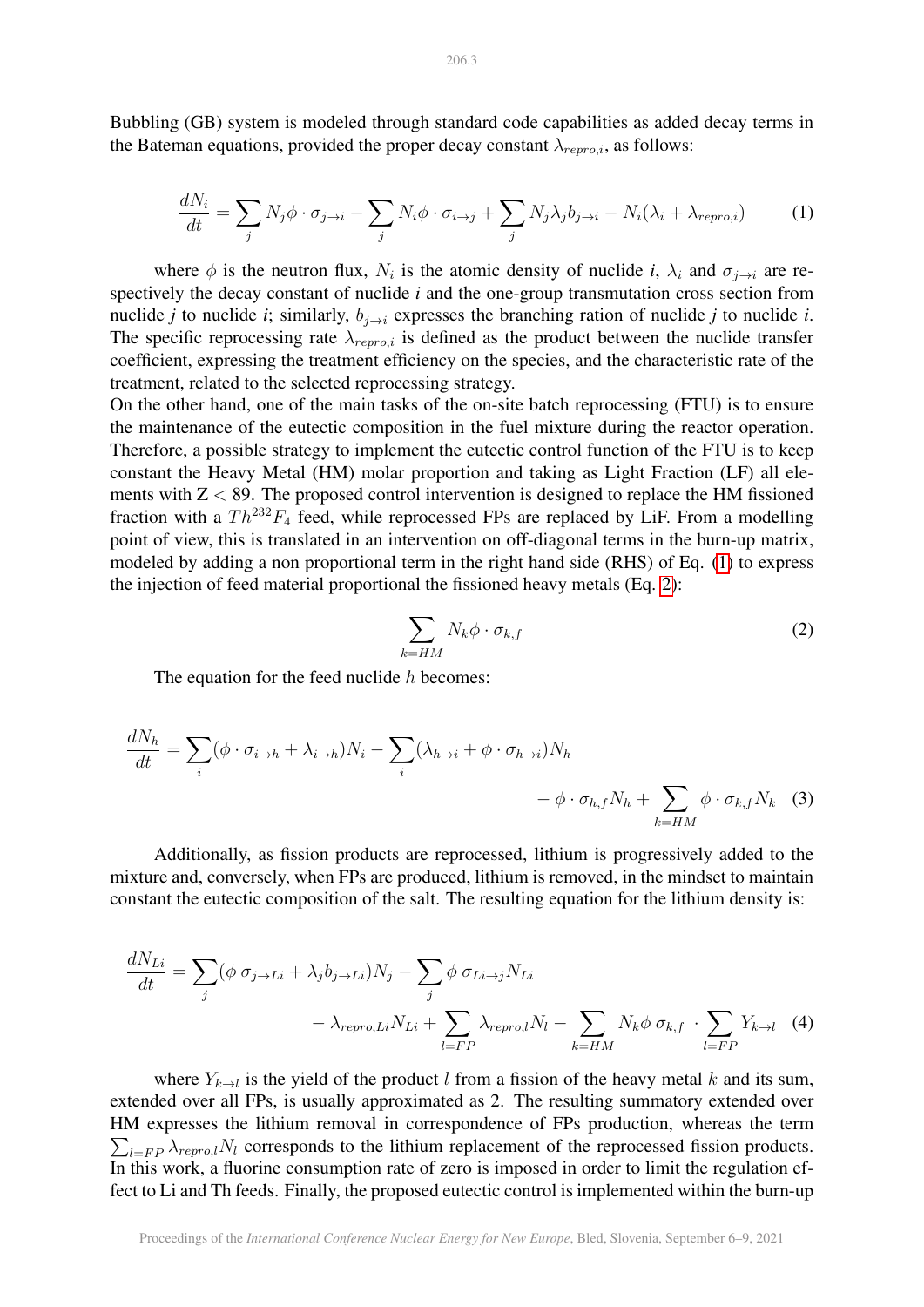routine, purposely modified to be capable to run sub-stepping and predictor corrector calculations even in presence of material exchange processes. Placed in a pre-existing algorithm, this control routine fits in an preexisting routine and it is consequently already optimized both for calculation time and CPU usage.

#### 2.3 Reactivity Control Implementation

The MSFR concept is designed without any control rod, therefore the possibility to handle long term reactivity oscillations directly by adjusting the fuel composition represents a very fundamental strength pledge by the on-line reprocessing. The need to model and study the impact of this feature is fulfilled by implementing an iterative reactivity control algorithm based on a two-elements control approach using  $UF_4$  and  $ThF_4$  as feed nuclides. The composition adjustment is performed with a new developed strategy, injecting and extracting the feed always in equal molar quantities. The main objective is to obtain an efficient control intervention without impacting both on the total system mass and eutectic proportions, providing at the same time a flexible simulation tool capable to regulate the system reactivity independently from its starting condition.

The reactivity control algorithm is implemented at the level of the burn-up matrix construction to provide a continuous intervention and adding the sub-steps routine to obtain a finer control action. The operation of the algorithm strongly relies on the capability to track the multiplication factor evolution at each sub-step, where the  $k_{eff}$  evaluated in SERPENT through the conventional transport cycle is not available. Consequently, at each sub-step, an implicit-like estimation of the infinite multiplication factor is performed by the algorithm, each time corrected by a leakage factor depending on the real  $k_{eff}$  calculated by SERPENT. At the beginning of each main burn-up step, a transport calculation is performed and the resulting  $k_{eff}$  is used to calculate the the Beginning Of Step (BOS) and End Of Step (EOS) leakage correction factors. Such corrections are indicated as *leakage corrections*  $(\mu)$  although they do not represent a real leakage, since they do not come directly from a transport calculation. At each substep, the leakage correction is then obtained by linear interpolation between the BOS and EOS ones. Afterwards, the Bateman equations are solved, providing the system composition at the end of sub-step and assessing the sub-step  $k_{eff}$ , which is accepted only if sufficiently close to the userdefined target ( $|k_{eff} - k_{tot}| < \epsilon$ ). Otherwise, the feed nuclides are adjusted accordingly, and the depletion matrix is built and solved once again, until convergence between the effective and the target multiplication factors is met. Once the iteration is completed, the final composition is saved and used as starting point for the next sub-step. The overall procedure can be summarized in the following:

- 1. Initialization burn-up step. For each step:
- 2. Transport calculation for  $k_{eff}$  prediction and evaluation of the transmutation cross sections
- 3. Initialization sub-step routine. For each sub-step:
	- (a) Construction of the depletion matrix and  $k_{inf}$  estimation
	- (b) Calculation of BOS and EOS leakage corrections and record the EOS one for the next burn-up step (only in the first sub step)
	- (c) Interpolation of the leakage correction for the current sub-step  $(\mu_L)$
	- (d) Solution of the Bateman equations (CRAM method)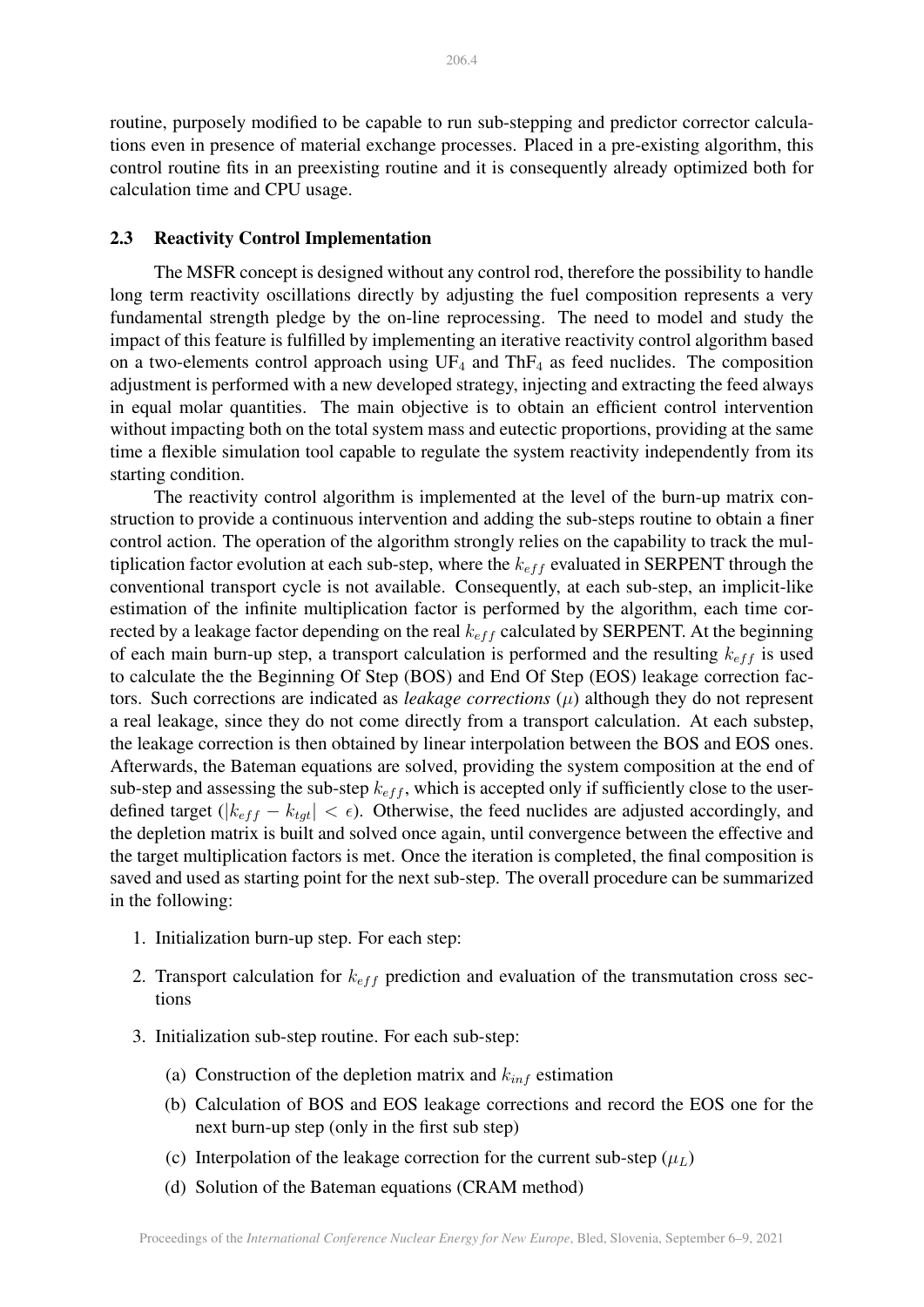- (e) If  $|k_{tot} k_{eff}| < \epsilon$ 
	- i. Save the final composition for this sub-step, to be used as starting composition in the next
	- ii. Move to the next sub-step
- (f) Else ( $|k_{tot} k_{eff}| > \epsilon$ )
	- i. Calculate the refill factor for composition adjustment
	- ii. Add the opportune injection/extraction rates to fissile/fertile material
	- iii. Repeat steps (a) to (e) (if saturation is reached within two iterations, move to the next sub-step)
- 4. Using the final compositions, run a second transport calculation (Monte Carlo)
- 5. Interpolate appropriately the homogenized cross sections, depending on the selected predictorcorrector option
- 6. Perform the corrector calculation: repeat step (3), from (a) to (f), then move to the next burn-up step

The feed nuclides are handled with a Semi-Diagonal control strategy, always injecting and removing an equal amount of material, with a net atomic density change equal to zero. From a modelling point of view, this effect is obtained by adding a diagonal term for one of the two feed nuclides, and an equal off-diagonal term for the other. Doing so, the total system mass (and eutectic proportions) is almost preserved, apart from a marginal mass change due to the difference in U-233 and Th-232 atomic masses. In particular, the insertion rate is calculated within each sub-step from a fixed, user-defined, maximum rate of injection  $(\lambda_{max}^{rc})$ and an estimation of a  $k_{eff}$  partial derivative with respect to the refill factor itself. This refill factor  $(f_{rc})$  in particular is assessed iteratively, bounded to the interval [-1,1], and it is multiplied, equipped with sign, by  $\lambda_{max}^{rc}$  to determine the final refill rate:

$$
\lambda_{rc} = \pm f_{rc} \lambda_{max}^{rc} \tag{5}
$$

Positive rates represent subcritical conditions, therefore correspond to an injection of <sup>233</sup>U associated with an extraction of  $^{232}$ Th and vice versa for negative values. The resulting rates are used in the Bateman equations with a Semi-Diagonal control approach, choosing to work proportionally to the thorium share, thus with a diagonal intervention on the low feed (Th, Eq. [\(7\)](#page-4-0)) and an off-diagonal one for the high feed (U, Eq. [\(6\)](#page-4-1)), always providing an equal molar adjustment of the two.

<span id="page-4-1"></span>
$$
\frac{dU^{233}}{dt} = \sum_{j} N_j \phi \cdot \sigma_{j, \to U^{233}} - \sum_{j} U^{233} \phi \cdot \sigma_{U^{233}, \to j} - (\sigma_f + \lambda) \cdot U^{233} + \lambda_{rc} \cdot Th^{232} \tag{6}
$$

<span id="page-4-0"></span>
$$
\frac{dTh^{232}}{dt} = \sum_{j} N_j \phi \cdot \sigma_{j, \to Th^{232}} - \sum_{j} Th^{232} \phi \cdot \sigma_{Th^{232}, \to j} - (\sigma_f + \lambda + \lambda_{rc}) \cdot Th^{232} \tag{7}
$$

The choice to apply the diagonal control on thorium is driven by its higher concentration which implies larger insertion/extraction rates for U-233 and therefore a more effective control intervention, especially in terms of convergence speed to the target reactivity. The new Semi-Diagonal approach therefore allows for a continuous and effective reactivity control intervention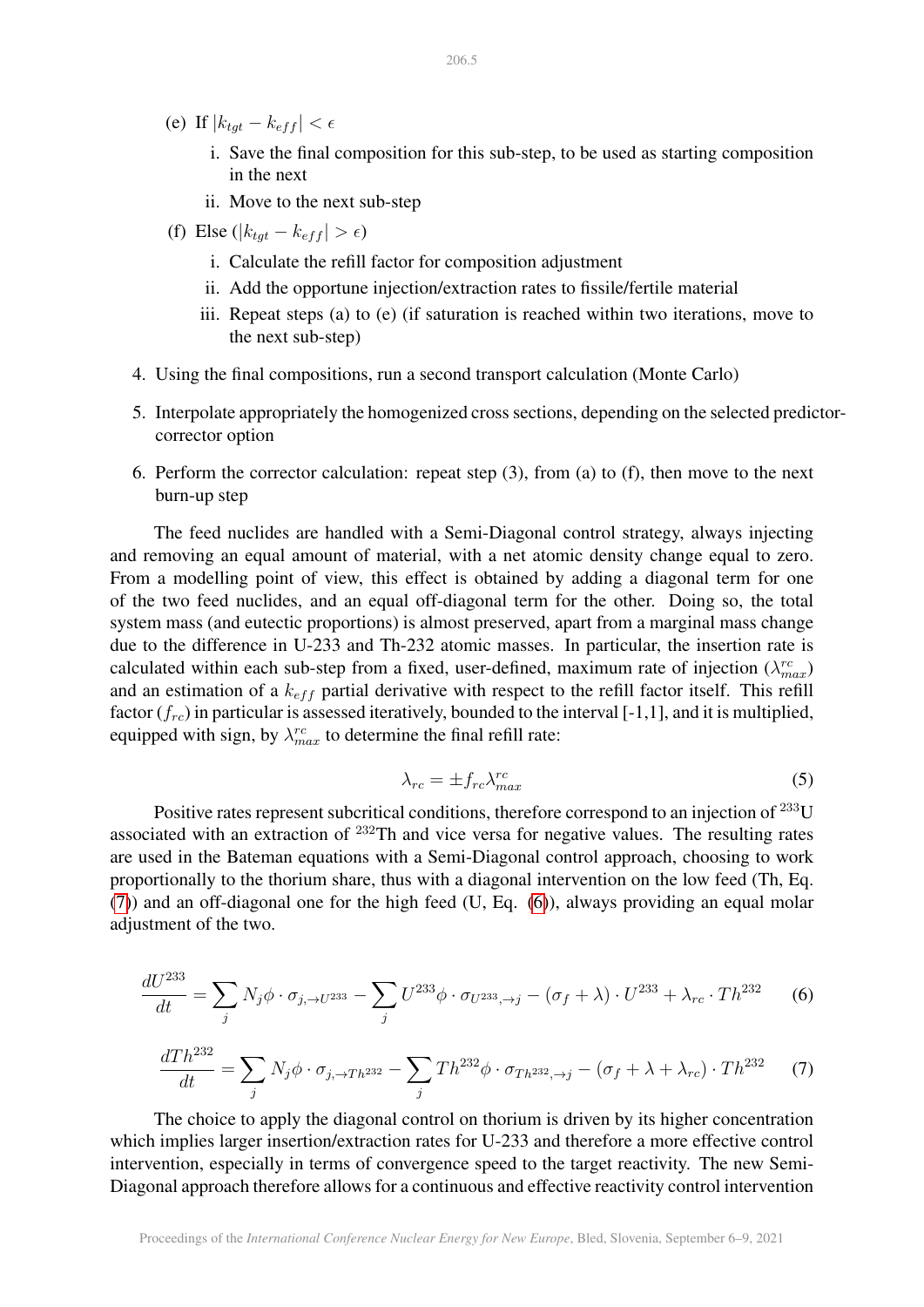without interference with the eutectic point and implicitly balancing the fluoride contributions associated to the feed nuclides, which are actually handled in the forms of tetrafluorides. Furthermore, the need for a prior search of a starting composition close to the target reactivity is bypassed with the new EOS leakage correction allowing, together with the routine disentanglement the eutectic control, a higher tool flexibility.

#### 2.4 Functionalities Verification

The implemented features and code performances are tested and verified on the toroidal reactor configuration in Figure [1.](#page-5-0) Simulations are performed starting from the initial fuel composition in Table [1,](#page-5-1) with the LELI predictor corrector option [\[4\]](#page-7-3), employing 50 sub-steps and 16 processors in the OMP parallelization mode. The simulated time covers a twenty years of burn-up normalized to a full power of 3 GW and employing a value of  $2.5720 \cdot 10^{-8} s^{-1}$  for the reactivity control maximum refill rate  $\lambda_{max}^{rc}$ .

<span id="page-5-1"></span><span id="page-5-0"></span>

| Element $ ^{6}$ Li | 71i | 19 <sub>F</sub>                                                           | $232$ Th | 23311 |
|--------------------|-----|---------------------------------------------------------------------------|----------|-------|
| $\%$ mol           |     | $\vert 0.008\% \vert 28.964\% \vert 62.617\% \vert 7.421\% \vert 0.991\%$ |          |       |

Table 1: Initial fuel composition



Figure 1: MSFR axial-symmetric model developed in the framework of the EVOL Benchmark.

The functionalities are tested both independently and mixed one-another, referring in particular to Full Reprocessing Scheme (FRS) as a fuel treatment comprehensive of batch reprocessing (FTU), gas bubbling (GB) and Eutectic Control (EC). The new implementations have proved good capabilities to bring and maintain the system to a user defined reactivity condition limiting long term reactivity swings to less than 150 pcm (Figure [2a\)](#page-6-0). Oscillations are unavoidably present due, on one hand, to the step nature of the burn-up calculation, and on the other to the approximation on to the leakage correction in the algorithm, resulting from both the stochastic nature of the calculation itself and the associated statistic error of the implicit  $k_{eff}$ calculated in Serpent. However, it is also worth to point out that, in reactor operation, small reactivity fluctuations around the criticality value translate in changes of the system average temperature, in the sense that positive variations of  $k_{eff}$  lower the criticality temperature and vice versa. The accuracy of the  $k_{eff}$  estimation performed by the reactivity control algorithm is also tested, proving a good agreement with the SERPENT calculated one as shown in Figure [\(2b\)](#page-6-0), with a relative percentage difference between the two always bound to less than 0.15  $\%$ . Furthermore, the capability to control the eutectic composition is also verified, even in presence of reactivity control, proving a limited interference and a good interplay between the two implemented routines, as shown in Table [2.](#page-6-1)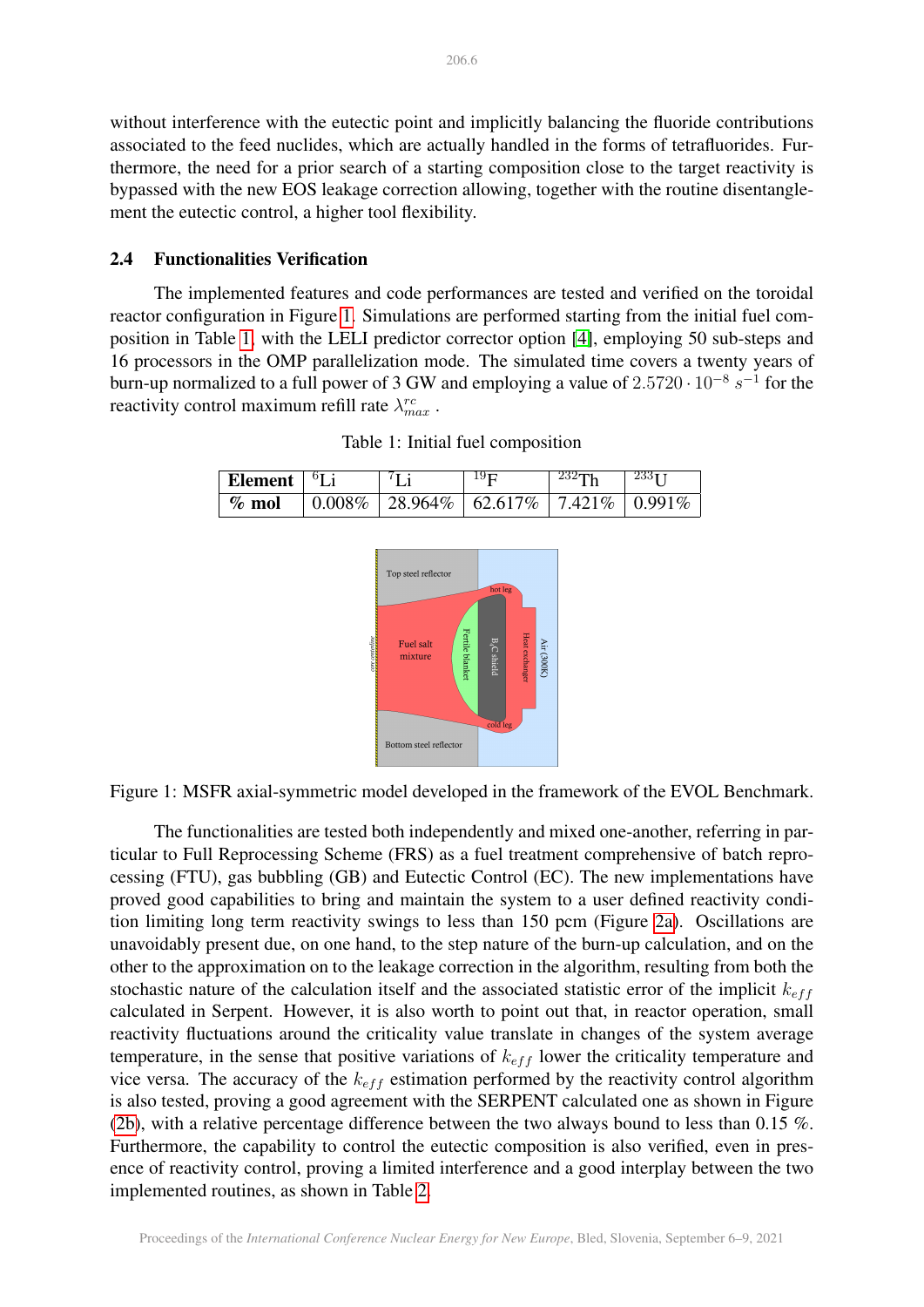<span id="page-6-0"></span>

Figure 2: (a) Reactivity worth for twenty years of depletion under reactivity and eutectic control, in presence of FPs removal, with bandwidth of  $\pm 150$  pcm in red. (b) Comparison of the estimated (red) and implicit (black) multiplication factors.

<span id="page-6-1"></span>Table 2: Molar fractions of light and heavy components over the mixture density, excluding the fluorine share. Final results are referred to twenty years of depletion.

| <b>Test Case</b>        | Light Fraction $(\% )$ | <b>Heavy Fraction</b> $(\%)$ |
|-------------------------|------------------------|------------------------------|
| Initial                 | 77.5                   | 22.5                         |
| $SD-RC + FRS$   77.2    |                        | 22.8                         |
| FRS only                | 77.1                   | 22.9                         |
| Free Evolution $ 89.6 $ |                        | 10.4                         |

It is significant to stress the importance of the routines independence because it allows to separate the contribution of reactivity control from the reprocessing one and, most importantly from the eutectic control, which can be in general performed with different approaches with respect to the one proposed in the present work. The limited impact on the total system mass of the chosen reactivity control strategy is also proven both in presence and absence of eutectic control, although the very different cumulative amounts of required material to inject in the two cases reflects the importance of the FRS treatment, as presented in Table [3.](#page-6-2)

<span id="page-6-2"></span>Table 3: Total inserted and extracted quantities after twenty years of depletion in case of RC only and RC coupled with FRS.

| <b>Switch</b>                                              | <b>RC</b> | $RC+FRS$ |
|------------------------------------------------------------|-----------|----------|
| Total extracted $^{232}$ Th (kg/m <sup>3</sup> )   -248.93 |           | $-50.95$ |
| Total injected $^{233}$ U (kg/m <sup>3</sup> )             | 250.01    | 51.17    |

#### 3 CONCLUSIONS

In this paper, a new strategy for reactivity control is presented as a SERPENT-2 code extension, featuring the capability to exploit the coupling of burn-up and material exchange processes to perform a tailored composition adjustment toward a target reactivity condition for Molten Salt Reactors. A new Semi-Diagonal control approach is devised and implemented in